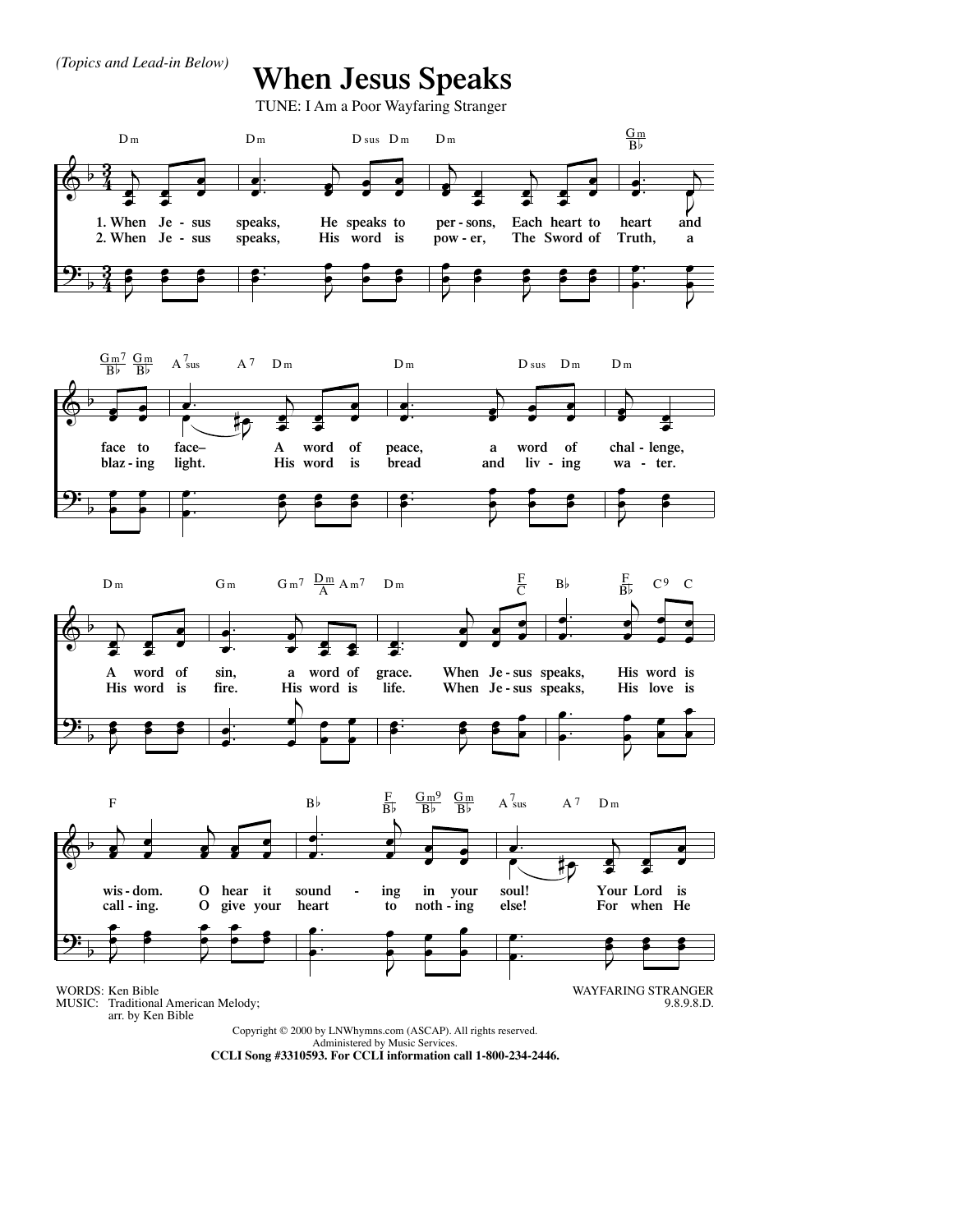

- TOPICS: Invitation; Living in Christ; Seekers; Consecration; God's Love; Word of God
- LEAD-IN: *Traveling through Samaria, Jesus and his disciples came to the town of Sychar. Tired from his journey, Jesus sat down by a well to rest. When a Samaritan woman came to draw water, Jesus said, "Would you give me a drink of water?" The Samaritan woman said, "You are a Jew and I am a Samaritan woman. How can you ask me for a drink?" Jesus answered, "If you knew the gift of God and who it is that asks you for a drink, you would ask him and he would give you living water."* (John 4:4-10, para.)